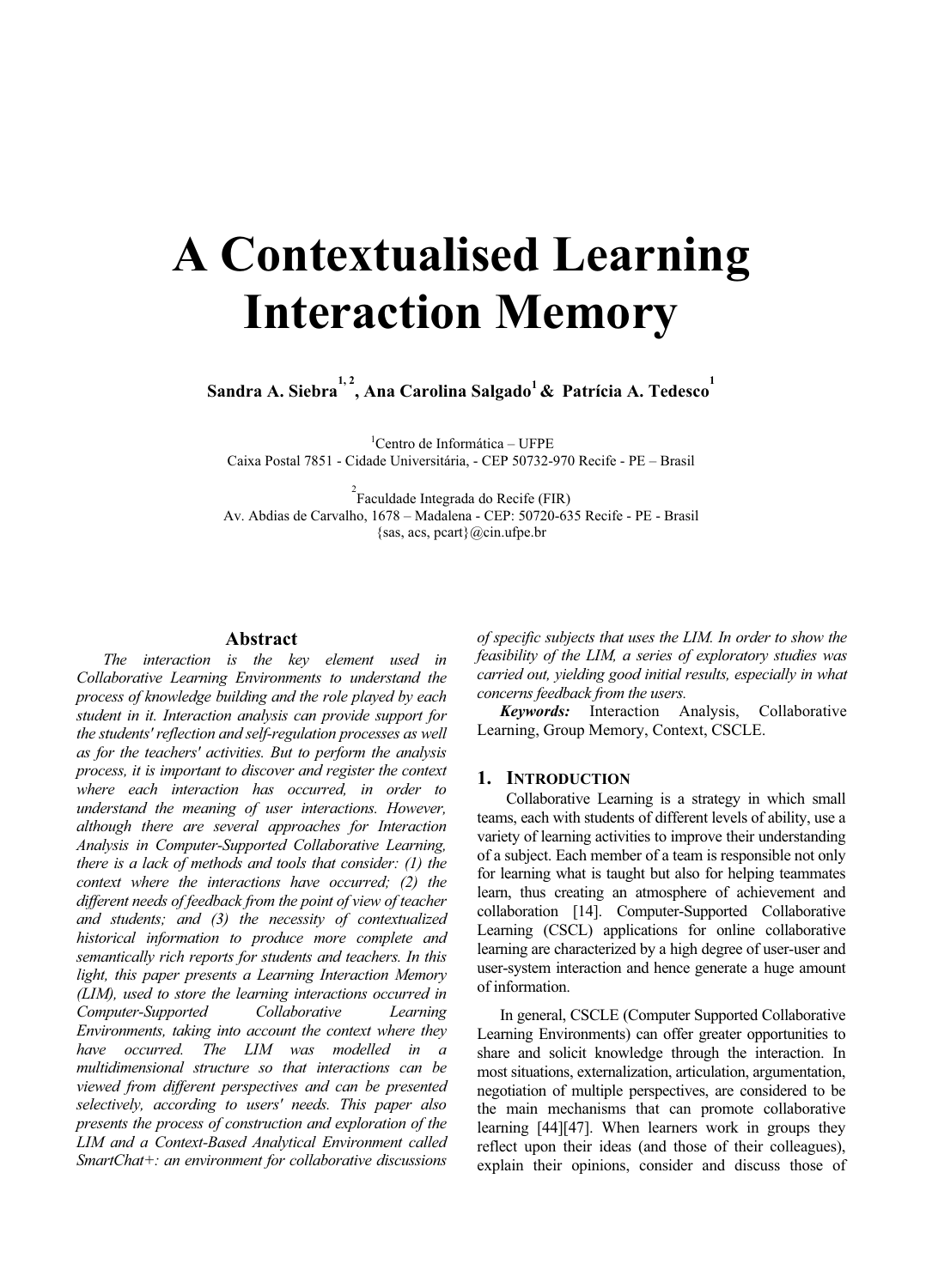others, and as a result, they learn. In this way, each learner acquires individual knowledge from the collaborative interaction. In this light, interactions taking place in CSCLE are one of the most important visible aspect of collaboration and the analysis of these interactions could provide information to teachers (so that they are able to follow the evolution of students in the short, medium and long terms) and to students so that they can improve their knowledge and reflect about it. However, in most current CSCLE there is a lack of proper mechanisms to store and retrieve past interactions. Thus it is much more difficult for group members (and instructors) to retrieve knowledge that has already been shared. This may hinder the learning process – members miss an opportunity for reflection – and the evaluation process – instructors have a harder time carrying out continuous, diagnostic evaluation of the group development.

In this state of affairs, a basic requirement to support the analysis of collaborative interactions is to provide an adequate persistence mechanism to store the interactions. Without persistence, interaction is ephemeral and cannot be shared afterwards with people who were not involved at the time it occurred [4]. With an adequate persistence means, the interactions will constitute what we call Learning Interaction Memory (LIM), which makes historical information about the interactions readily and selectively available when required. Thus, the LIM should be modelled in such way that stored interactions can be viewed from different perspectives (e.g. information can be easily crossed or filtered) and presented selectively, according to users' needs (i.e., depending on their context, users could access different information). Indeed, the LIM's model should facilitate the interaction analysis as well as to provide access to the information and construction and generation of customized reports to teachers and students.

Other point to consider when constructing a complete historical model to store the learning interactions is to capture and store the context where each interaction occurred [6]. Context is a collection of relevant conditions and surrounding influences that make a situation unique and comprehensive [5]. In many cases, only the context can provide the complete understanding of many interactions, actions or events and the correct cues that allow the CSCLE to correctly analyse the interactions in order to better support user reflection and to provide adequate feedback [1][33]. Through the analysis of the contextualized information stored in the LIM, it is possible to characterize interactions for a better understanding of the collaborative learning process.

In this light, this paper proposes the creation of the LIM to store the learning interactions occurred in CSCLE. The

LIM takes into account contextual information (to enrich the stored knowledge) and is modelled as a multidimensional repository. As a result, the interactions can be explored in different dimensions and levels of detail, and specific feedback can be provided to both teachers and students (an advantage over common log files). This paper also presents a summary of a process for the construction and exploration of the LIM and an environment for collaborative discussions of specific subjects that uses the LIM, together with the initial exploratory studies carried out with this environment. The results of the exploratory studies indicate the feasibility of this kind of memory to support effective learning. The contextualization of the interactions and the following creation of the LIM are parts of a complete context-based process for interaction analysis proposed by Siebra and colleagues [36] which is summarized in Section 3 of this paper.

The remainder of this document is structured as follows: Section 2 discusses the importance of the LIM and present some related work. Section 3 briefly describes the context-based process for interaction analysis in which the LIM is one of the generated artefacts. Section 4 discusses the semantic enrichment of the LIM through interaction contextualizing. Section 5 presents the modelling and creation of the LIM. Section 6 discusses the implementation issues related to SmartChat+, a context-based analytical environment that uses the LIM. Section 7 shows the exploratory studies carried out with SmartChat+ and discusses their results. Finally, section 8 presents our conclusions and suggestions for further work.

# **2. THE IMPORTANCE OF THE LEARNING INTERACTION MEMORY**

 One of the key elements of success in group work is the use of an organizational memory (OM) that stores the knowledge gained from past work of the group [35]. The OM was defined as "stored information from an organizations' history that can be brought to bear on present decisions" [49]. By keeping track of past solutions to organizational problems as well as the rationale behind past decisions, organizations can avoid wasting time, money and effort. The OM can facilitate group learning, provide justification for group decisions and improve the efficiency of group decision makers. A type of organizational memory is the group memory, which can be used in various group tasks such as, meetings, trainings and projects. Satzinger, Garfield and Nagasundaram [34] describe how contents of group memory in Group Support Systems influence ideas generated by individuals. Kantor and colleagues [22] discuss how to provide awareness for the group members using the information in the group memory.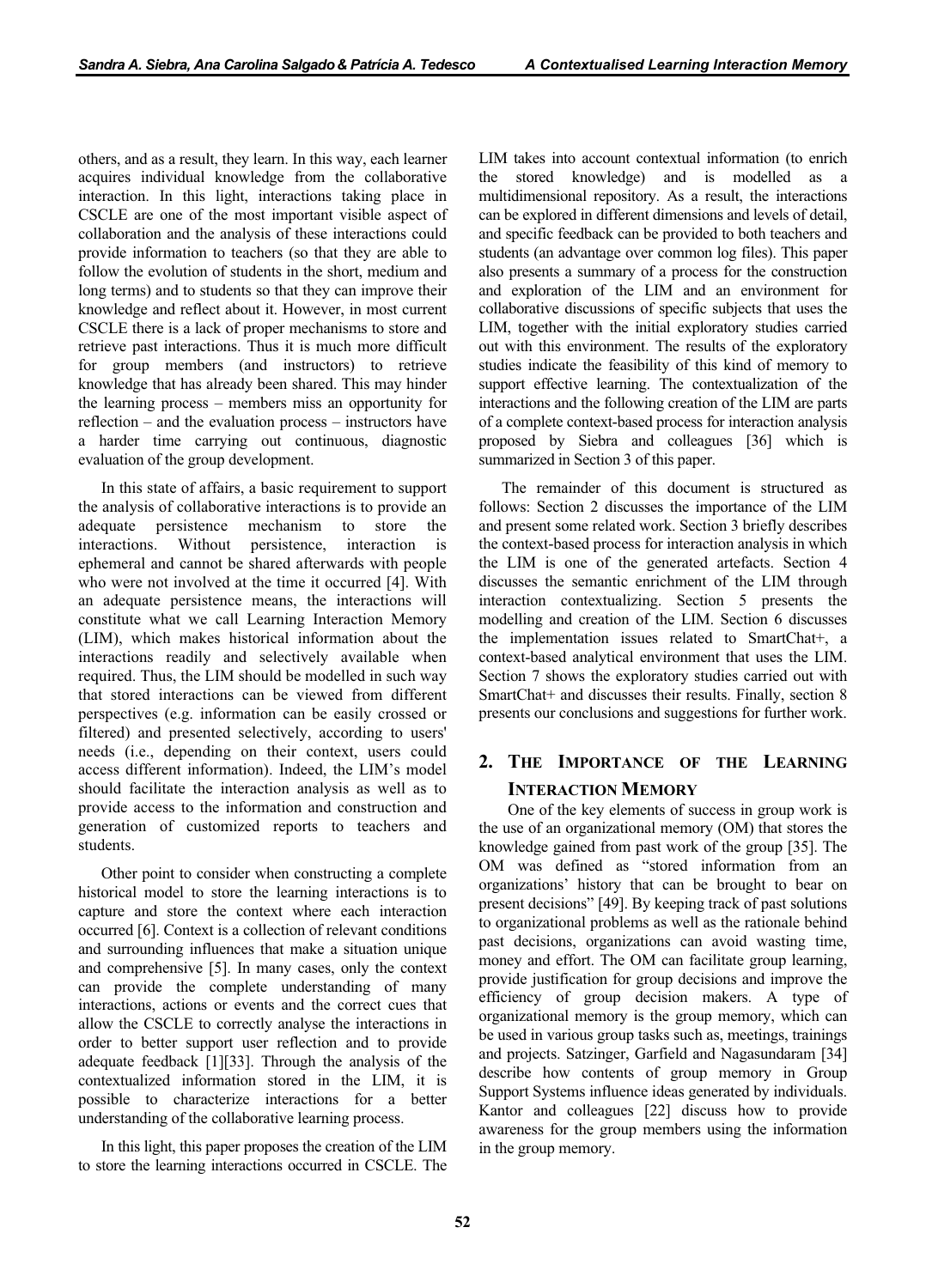Nowadays, there are several proposals of CSCLE (e.g. [17][19][44]) that provide a wide variety of interaction mechanisms such as forums, blackboards, chats, email and videoconferences. However, one of the main problems with the use of interaction mechanisms in CSCLE is the frequently inappropriate match between the interaction mechanism available and the persistency required [4]. Group members may find it difficult to recall and justify their decisions when using interaction mechanisms with low or no persistence. Important information may be lost or needed to be reproduced several times so that the group can achieve a desirable level of common knowledge [4].

While researching CSCLE that use group memories as a source of information to generate feedback for students and teachers, we have analysed some collaborative environments and the evaluation processes used for them (e.g. [9][11][19][25][31][43][44][48]). We have observed that most of the environments have inadequate mechanisms for interactions' persistence - group members may find it difficult to recall and justify their decisions when using interaction mechanisms with low or no persistence. Although most of them provide a way to store previously sent or received messages (e.g., by using sequential log files, normally organised in temporal order or in XML hierarchies), what it is really needed is a group memory to store the information. Thus, it would be possible to comfortably refer to it, add new contributions and analyse the stored information, according to the user's needs. Such a group memory would be an invaluable source for evaluating the collaborative process.

Other issue to consider is the absence of the context of the information in the group memory. A barrier to the effective use of group memories is that the usual approach to building group memories based only on preserving information, fails to preserve the context which gives the information meaning, the very thing that allows them to be useful in the future, when the context has changed [8]. All the collaborative environments analysed neglect the context where the interactions occur when they create the interaction history. However, the identification of the contextual elements is relevant to characterise, enrich and qualify the interactions. Moreover, identifying the context in which the interactions occurred is fundamental to extract the knowledge produced in them. In that respect, the method proposed by Daradoumis et al. [11] is an exception – they consider both qualitative and quantitative aspects of the collaborative interaction. In performing Social Network Analysis, they consider part of the context where the interactions were produced.

Furthermore, we have observed that most environments do not use the stored information to generate any feedback or reports for students and teacher and even the systems that provide feedback do so through reports or statistics generated from the interaction log, and only at the end of the discussion. There is no feedback provided during the discussion (in that respect, the OXEnTCHÊ [48] is an exception).

In brief, although many CSCLE provide a way to store previously sent or received messages (e.g., by using sequential log files, normally organised in temporal order), what is really needed is a shared space to store the information in order to comfortably refer to it and add new contributions. This shared space is the LIM. Thus, the LIM is the record of the complete group interaction process. It is the result of a process of accumulating data generated by group members during discussions in synchronous and asynchronous tools. The LIM is an important resource in collaborative dialogue since it provides a common reference to previous activity (unlike most spoken dialogues) that may encourage reflection and more effective collaboration [7]. This kind of information could help users to reuse historical information to solve future problems, reminding participants of previous ideas (encouraging elaboration on them) and possibly serving as an agenda for further work. By exploring the LIM, teachers will have access to information that supports a continuous evaluation of their students, their learning strategies and the lessons' content, and they can get more indications about the proper moment to interact and motivate their students. All of these capabilities can significantly improve the potential success of computer based learning processes. Additionally, using the information stored in the LIM, teachers/systems can better decide which one is the adequate feedback for a given situation.

In order to generate the LIM, it is necessary to consider two fundamental issues: the collaborative interactions (type and quantity) and the context in which they have occurred. Below we present a Context-Based Process for Interaction Analysis that produces the LIM and guides its exploration. When presenting the process, we will focus on the stages that are directly related to the production of the LIM.

# **3. A CONTEXT-BASED PROCESS FOR INTERACTION ANALYSIS**

 In order to analyse user interactions so that we can support the students' reflection process and the teacher in her/his activities, we have developed a four-stage Contextbased Process for Interaction Analysis<sup>1</sup> (see Figure 1).

<sup>&</sup>lt;sup>1</sup> All figures of the process were made using the SPEM (Software Process Engineering Metamodel) notation [45].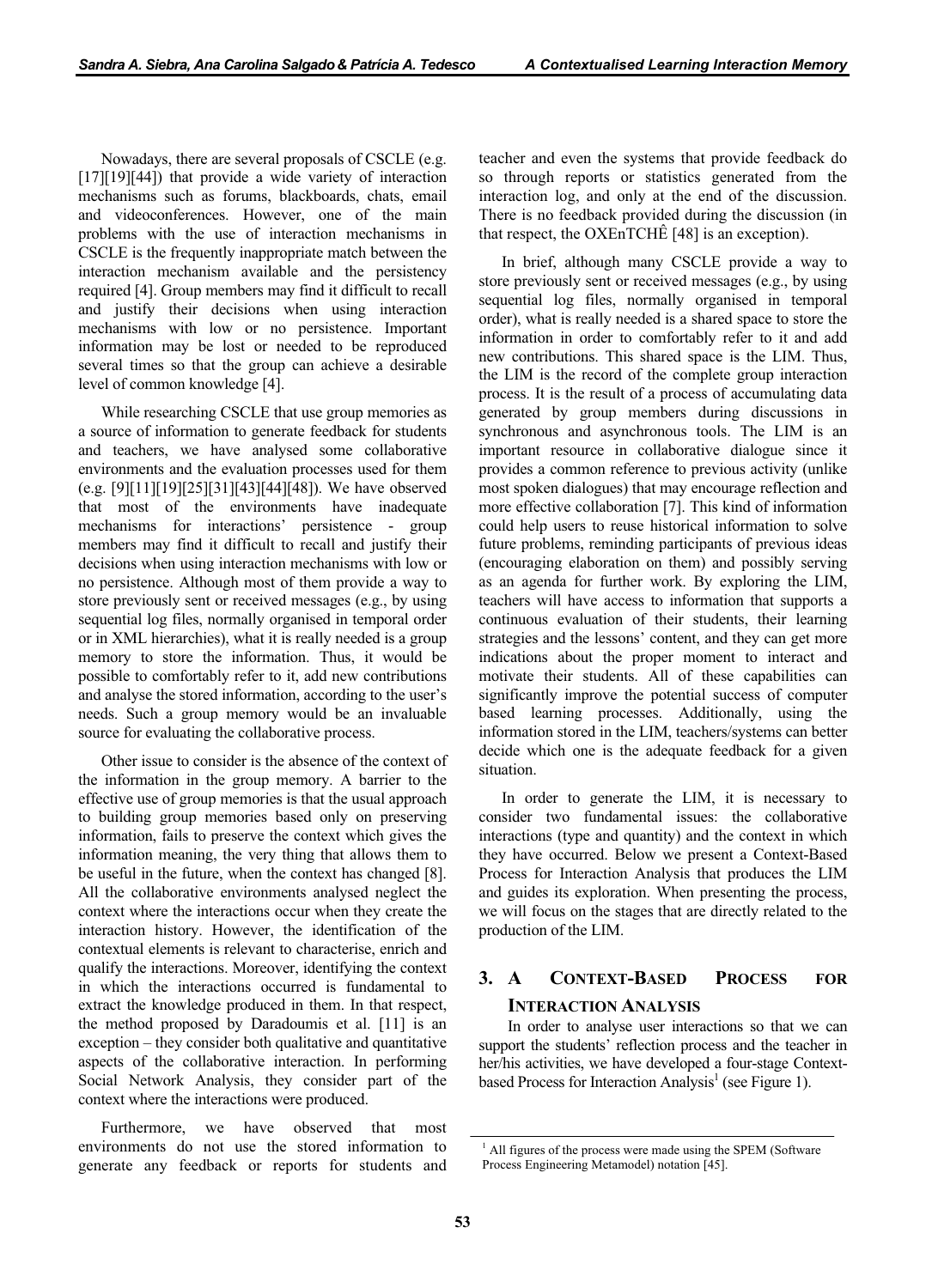

Figure 1: Stages of the Context-Based Process for Interaction Analysis

*Stage 1: Structuring* is the first stage of process because it makes the intention of the exchanged messages and the relations among them explicit. In this stage, the input is all messages (User Interactions) exchanged by users in the chat environment. The stage objective is the categorisation (either automatic or user-provided) and connection of the messages using an argumentation model. In order to structure the interactions, we have proposed an Argumentation Model for collaborative discussions [38] based on the IBIS (Issue Based Information System) Argumentation Model [24] to classify and relate the interactions. The output of this stage is a discussion graph.

*Stage 2: Contextualising* is the second stage of the process. In this stage, the input is the Discussion Graph generated previously. The stage objective is to enrich each interaction in the Discussion Graph with contextual information and to create a Contextual Repository with the contextual information that could be useful to the interaction analysis (e.g., Subject, Group and Individual contexts). This contextual information can be captured implicitly (using monitoring agents or sensors) or explicitly (through questionnaires or forms filled in by the users). The outputs are the Contextualized Interactions (interactions with the context required to better understand them  $-$  just a part of the contextual information such as Interaction, Individual, Subject and Session contexts) and the Contextual Repository (that keeps all the contextual information, captured by the environment and that is required during the analysis stage).

*Stage 3: Modelling and Storing*. In this stage the input is the Contextualised Interactions and the Contextual Repository that were generated previously. The stage objectives are twofold: modelling the contextualised interactions in a multidimensional schema [23] and storing these interactions in a multidimensional repository. The output is the LIM.

*Stage 4: Analysing and Generating Feedback*. In this last stage the input is the information in the LIM that are accessed using Analytical Queries. There are two stage objectives: using Analytical Queries to explore the LIM and, based on the query's answers, generating feedback for students and teachers according to their needs. The outputs are reports for students and teachers.

This paper focuses on stages 2 (Contextualising) and 3 (Modelling and Storing) of this process because the main part of these stages are relate to the construction of the LIM. As we have already argued, without the LIM, it will not be possible generate feedback for students and teachers (the goal of the interaction analysis process).

# **4. ENRICHING THE INFORMATION IN THE**

## **LIM: INTERACTION CONTEXTUALISING**

 Context is a complex description of the knowledge shared on physical, social, historical and other circumstances where actions or events happen in the real world [5]. Although this knowledge is not part of the actions being executed or the events that occur, it will constrain the execution of an action or event interpretation without explicitly intervening in it [5].

Several domains [3][6][10][13][30] have already elaborated their own working definition of context. Although all the definitions are somewhat different, it is commonly agreed that context is about evolving, structured and shared information spaces, and that such spaces are designed to serve a particular purpose [10]. Bazire and Brézillon [3] show that all the definitions found on the web can be assembled around six questions:

- Who? Information about people;
- What? Information about users activities in progress;
- When? Information about time and historical Information;
- Where? Information about environment;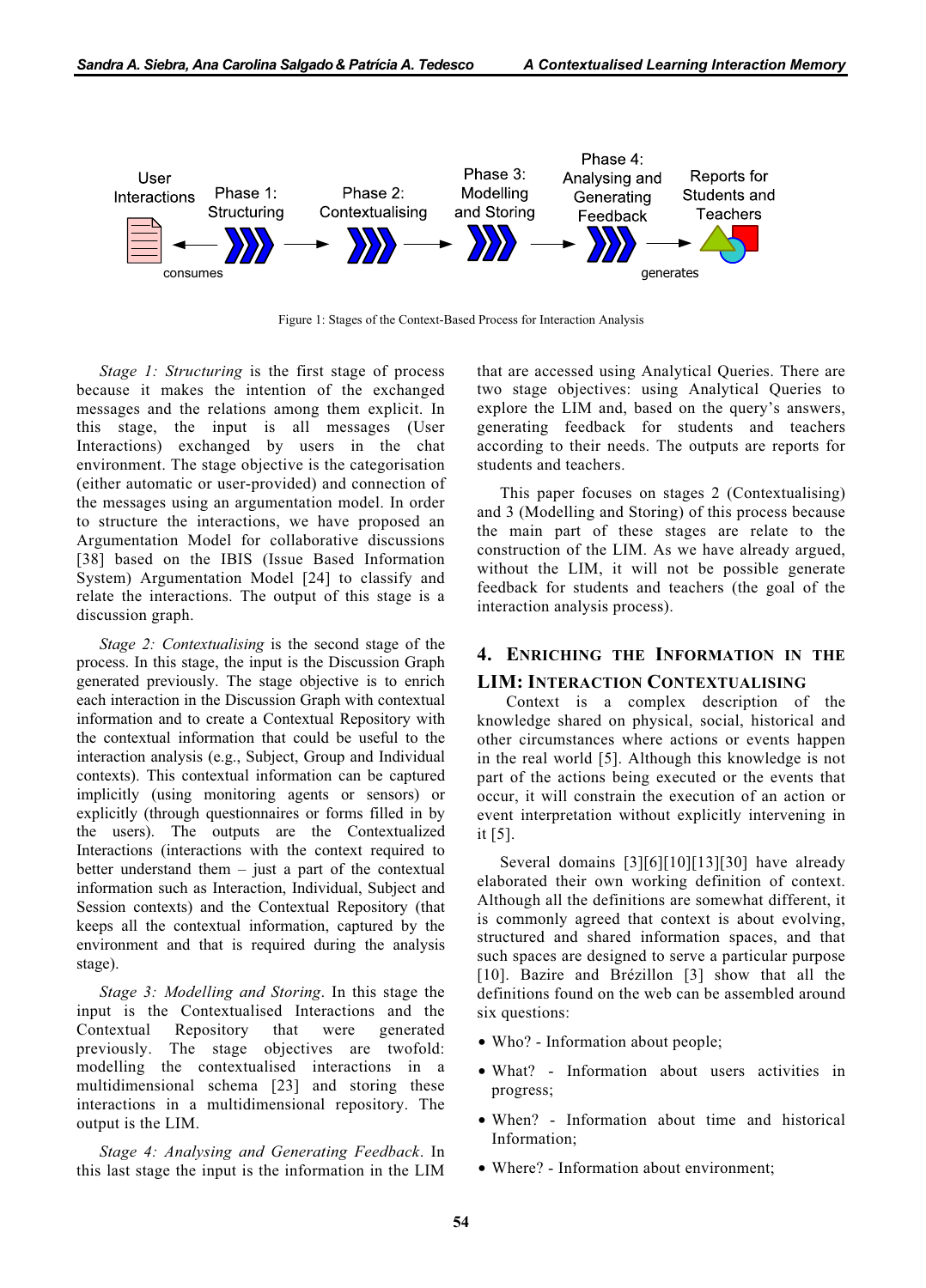- Why? Information about the reasons related to the user actions;
- How? Information about user's action plans.

In conversation, context plays a fundamental role in disambiguating utterances [5]. Group members may find it difficult to recall information about the discussion, to justify their decisions when using interaction mechanisms, to remember previous ideas or to understand what other users have said when they do not know the context of each interaction. In many cases, only the context can provide the correct cues to give the right interpretation to a sentence or an action. In situations where geographically distributed individuals have to collaborate (especially if they are interacting asynchronously), technological support for understanding and storing the contextual elements involved (e.g., location and users' goals) is very important.

In this scenario, in order to contextualize the interactions, we have identified different types of contexts at different levels, trying to include all the elements related to CSCLE that can help in the interaction analysis process and trying to answer five (Who? What? When? Where? How?) of the six questions mentioned by [3]. In our work, we have not worried about the question *Why* because in fact this is the most difficult question to answer. Indeed, it will be necessary to use some kind of Knowledge Discovery and Data Mining (KDD) to answer this question and, at this moment, we are only worried about how to extract information from the existent data. Thus, based on the generic conceptual framework for analysing the use of context in groupware, proposed by Rosa, Borges and Santoro [32], we have organised context in five different categories [39][40], summarised in Table 1 and described as follows. This organization is useful to map out the information that must be captured in the CSCLE to characterize each interaction.

Information about people and groups *(Individual and Group Contexts)* - The knowledge about the characteristics of individuals and the group as a whole is a resource that can be used by teachers to encourage interaction and collaboration [27]. This category includes:

- a)Group Context it is important to have some knowledge about the group (abilities, experience, etc) in the LIM and which users compose the LIM in some specific moment. This kind of information could help to analyse if the group works well and, maybe, can help to create new groups in the future;
- b)Individual Context the elements in this category help to characterise the user, as well as let other users to better understand her/his doubts, difficulties and actions in the environment. Some of the contextual information in this category can be obtained from the user's model (generally present in the CSCLE).

Information about scheduled tasks (*Subject and Task Contexts*) - in CSCLE it is important to know what the users are doing and which subject they are currently studying/discussing. So, this category includes:

- a)Subject Context it consists of information about the subject that users are currently discussing;
- b)Task Context in CSCLE several tasks are possible (for example, to study a lesson, do exercises, do tests, discuss about a subject or draw something). The elements in this category are necessary to keep information about these tasks in order to identify what an individual or group is or was doing.

Information about tasks and activities already concluded (History Context) - the information in this category tries to characterise the interactions that have already occurred. Its goal is to provide background information about the experiences learned either from the same group or from similar tasks performed by other groups. In this category, all contextual information generated is stored for future retrieval. It is the repository of the "group memory" (including contextual elements). Hence, a situation can be reconstructed with the context in which it occurred. This can also be used to share the latest news, seek advice and compare notes. Moreover, it allows students and/or teachers to access past events. Thus, it is a potential source of reflection for both the teacher and the student.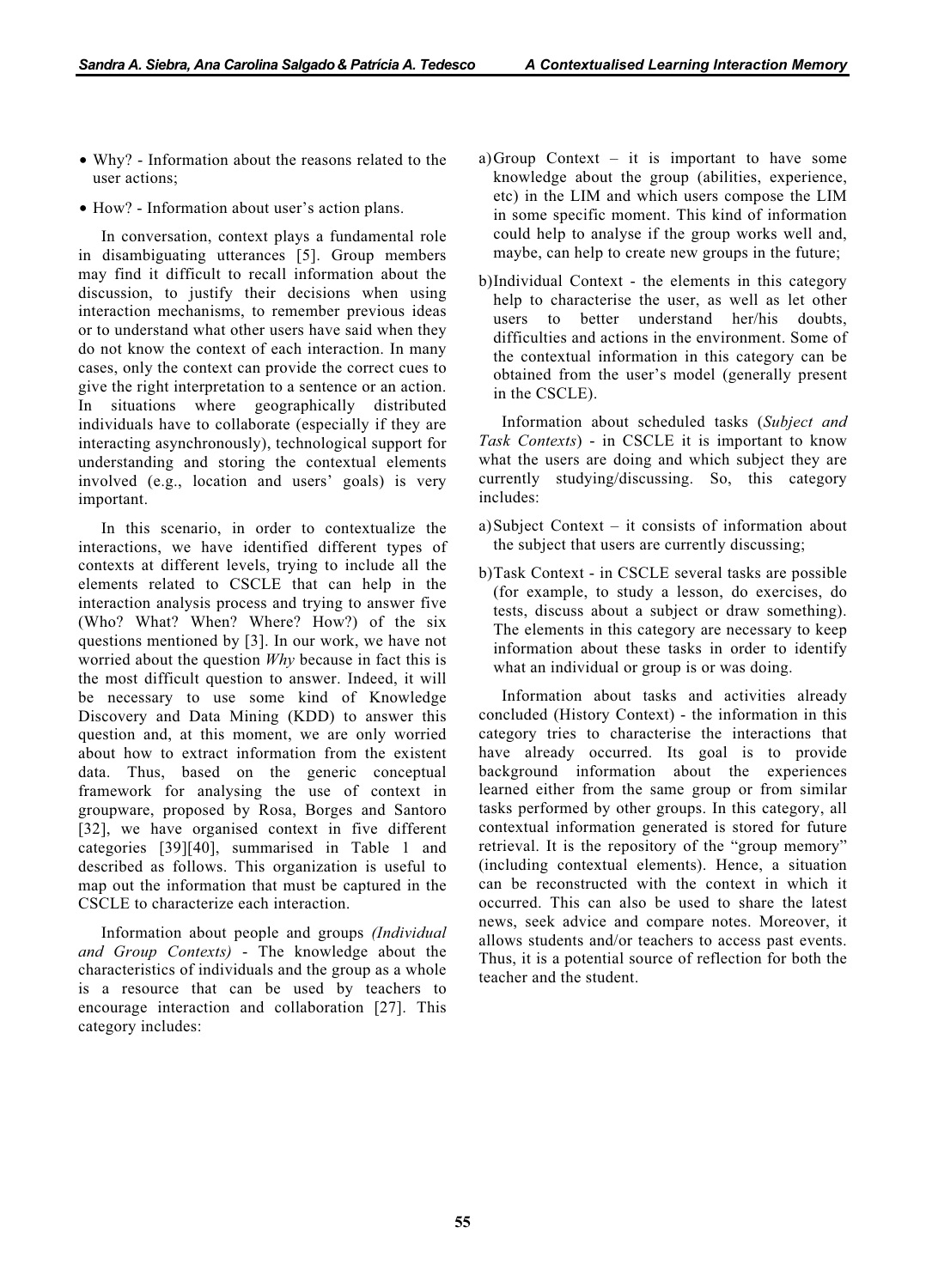| <b>Related</b><br><b>Question</b> | <b>Information Type</b>                     | <b>Associated</b><br><b>Contexts</b> | <b>Some Examples of Contextual Elements</b>                                                                                                                  |                                                                                                          |  |
|-----------------------------------|---------------------------------------------|--------------------------------------|--------------------------------------------------------------------------------------------------------------------------------------------------------------|----------------------------------------------------------------------------------------------------------|--|
| Who?                              | Group Members                               | Group                                | $\bullet$ Name<br>• Members<br>$\bullet$ Aim                                                                                                                 | $\bullet$ Roles<br>• Group Manager                                                                       |  |
|                                   |                                             | Individual                           | $\bullet$ Name<br>$\bullet$ Email<br>$\bullet$ Age Group<br>• Preferences<br>• Access Frequency<br>$\bullet$ Interests                                       | • Participation Level<br>· Participation Classification<br>• Knowledge Level<br>• Average Session Length |  |
| What?                             | <b>Scheduled Tasks</b>                      | Subject                              | $\bullet$ Name<br>• Pre-Requirement<br>• Difficulty level                                                                                                    | • Difficulty level<br>• Area<br>• Reference books                                                        |  |
|                                   |                                             | Task                                 | $\bullet$ Name<br>• Description<br>• Kind of Activity<br>• Pre-Conditions<br>$\bullet$ Goal                                                                  | • Activities<br>$\bullet$ Constraints<br>• Estimated Effort<br>• Deadline<br>$\bullet$ Status            |  |
| When?                             | <b>Completed Tasks</b>                      | Historical                           | • Contextual Elements used<br>to carry out the task                                                                                                          |                                                                                                          |  |
| Where?                            | Setting                                     | Session                              | • Duration of the session<br>• Session Classification                                                                                                        | • Session Supervisor                                                                                     |  |
|                                   |                                             | Environment                          | • Used Tool                                                                                                                                                  | $\bullet$                                                                                                |  |
|                                   |                                             | Location                             | • User Location                                                                                                                                              | $\bullet$                                                                                                |  |
| How?                              | Relationship<br>between<br>People and Tasks | Interaction                          | • Related Task<br>• Messages Exchanged (including: author, addresses, date, time,<br>discussion subject, message subject, abstraction used, related message) |                                                                                                          |  |
|                                   |                                             | Planning                             | • Procedures                                                                                                                                                 | • Strategies                                                                                             |  |

Table 1: Conceptual Framework for Interaction Analysis Context

Information about the environment where the interaction takes place (*Session, Environment and Location Context*) - it consists of information that characterises the environment and the current session where the interaction takes place and influences task completion. It also includes the user's location, since it can change each time that users access the environment;

Information about the relationship between people and tasks (*Interaction and Planning Context*) - in CSCLE it is important to know who is doing what, i.e. what is the task's execution plan and what is being discussed in the environment. This type of information is represented in two kinds of context:

- a)Interaction Context it has information about the interactions that take place in the environment and about users' behaviour when interacting;
- b)Planning Context it consists of information about the course execution plan (generally presented in the pedagogical model of CSCLE). This is the difference between the official plan (made by the teacher) and the practices developed by students when they

"contextualise" the plan in order to tailor the problem solving to the context at hand. In learning, an interesting side-effect of this approach is to clearly identify when a learner goes towards a dead-end way before the learner reaches it;

The information presented in this conceptual framework (Table 1) can be captured explicitly (e.g., by asking a user information such as her/his age group or preferences) or implicitly (e.g., by using some kind of sensor or monitoring agent). The contextual information can also be available in some models or databases of the CSCLE (e.g. Task, Group and Planning Contexts can be captured in the Domain and Pedagogical Models in CSCLE).

To make matters clearer, let us consider the Individual Context. Most of the information in individual contexts can be captured explicitly, for example, by using a questionnaire that the user completes when s/he first logs in. Other information can be added to the individual context according to the behaviour of the user during the chat session. For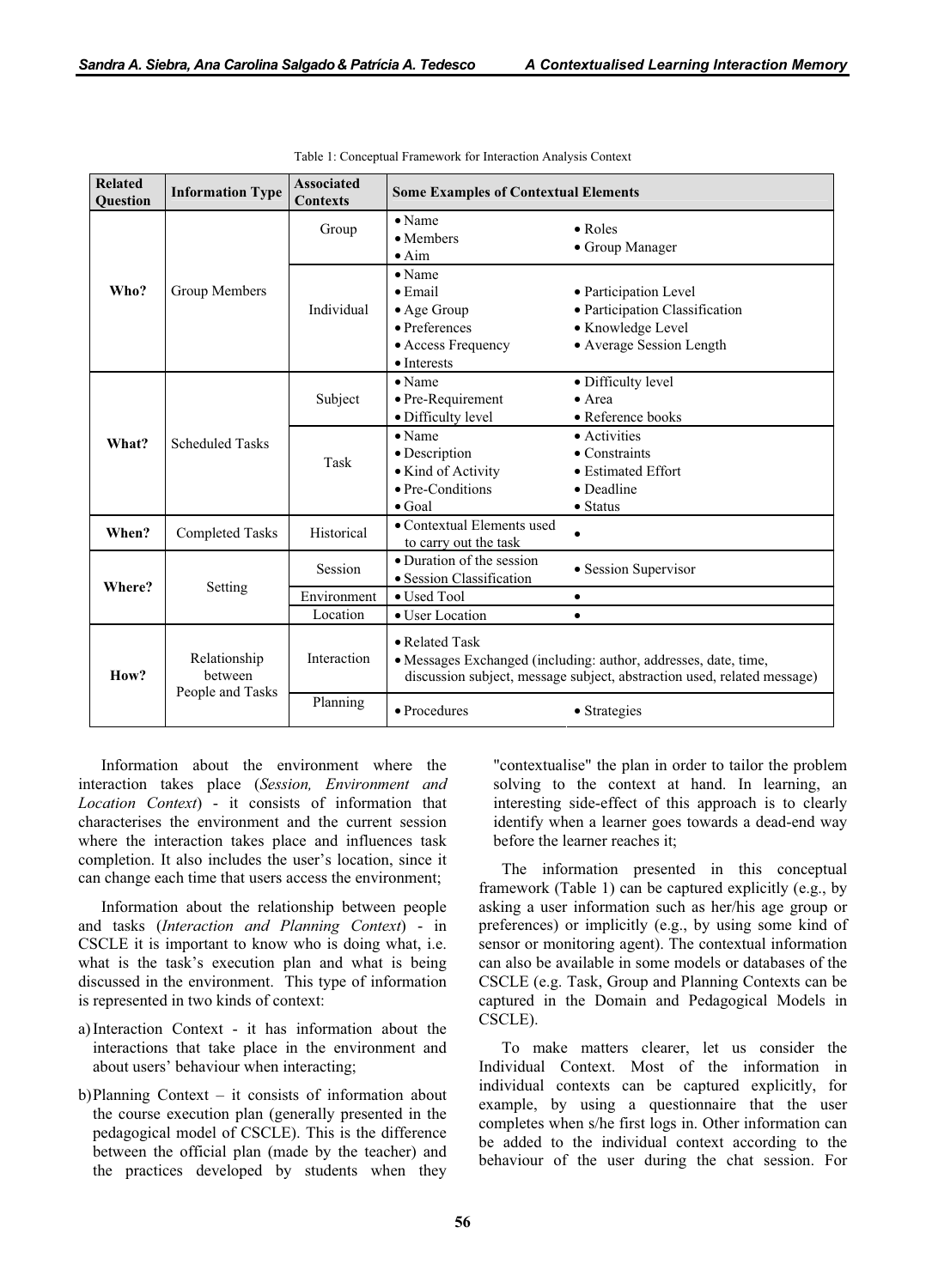example, the contextual element *participation classification* (see Individual Context in Table 1) classifies the user performance during the chat session. Thus, according to her/his performance, the user will be classified according to the following stereotypes<sup>2</sup>: challenger, agreer, remiss, tutor, contributor, questioner, and inattentive. All the captured contextual information is stored in a Contextual Repository.

## **5. CREATING THE LIM: INTERACTION MODELLING AND STORING**

 Once the interactions are structured and contextualised, they are stored in the LIM. To model the LIM, we have developed a multidimensional model. By using multidimensional modelling [23], we can apply analytical queries to explore the information stored in the model and generate feedback to both students and teachers.

Multidimensionality is based on the duality factdimensions, i.e. facts are analysed regarding data in the dimensions [23]. A fact represents a subject of analysis; i.e. something that is not known in advance, an observation in the environment at a given time (for example, quantity of tasks or number of users). While dimensions show the different points of view, we can

use them to study the fact. Dimension tables contain attributes that describe fact records in the fact table.

The LIM's multidimensional model was based on the nine contextual categories (Group, Individual, Task, Subject, Historical, Session, Environment, Location and Interaction contexts) described in Table 1, for the purpose of better characterising the facts to explore (the number of interactions and the number of users). The planning context was not considered in this stage of the research. In the model, the historical context encompasses all the others and the individual context was put in the User dimension. Thus, the LIM's multidimensional model (Figure) has one fact table (with two facts: the number of interactions and the number of users) and nine dimensions (eight contextual dimensions and one time dimension). This model allows the exploration of facts according to the user's need and the context desired.

Analytical Queries can be used to explore the LIM's information. This kind of analysis can be used both by the users (directly) and by the CSCLE to support students and teachers and generate reports giving details about previous discussion and different types of learner contributions. Thus, it will be possible to answer the questions for three kinds of users: teacher, students and tutors.



Figure 2: LIM's Multidimensional Model

<sup>&</sup>lt;sup>2</sup> Further details on stereotype user modelling can be found in [29]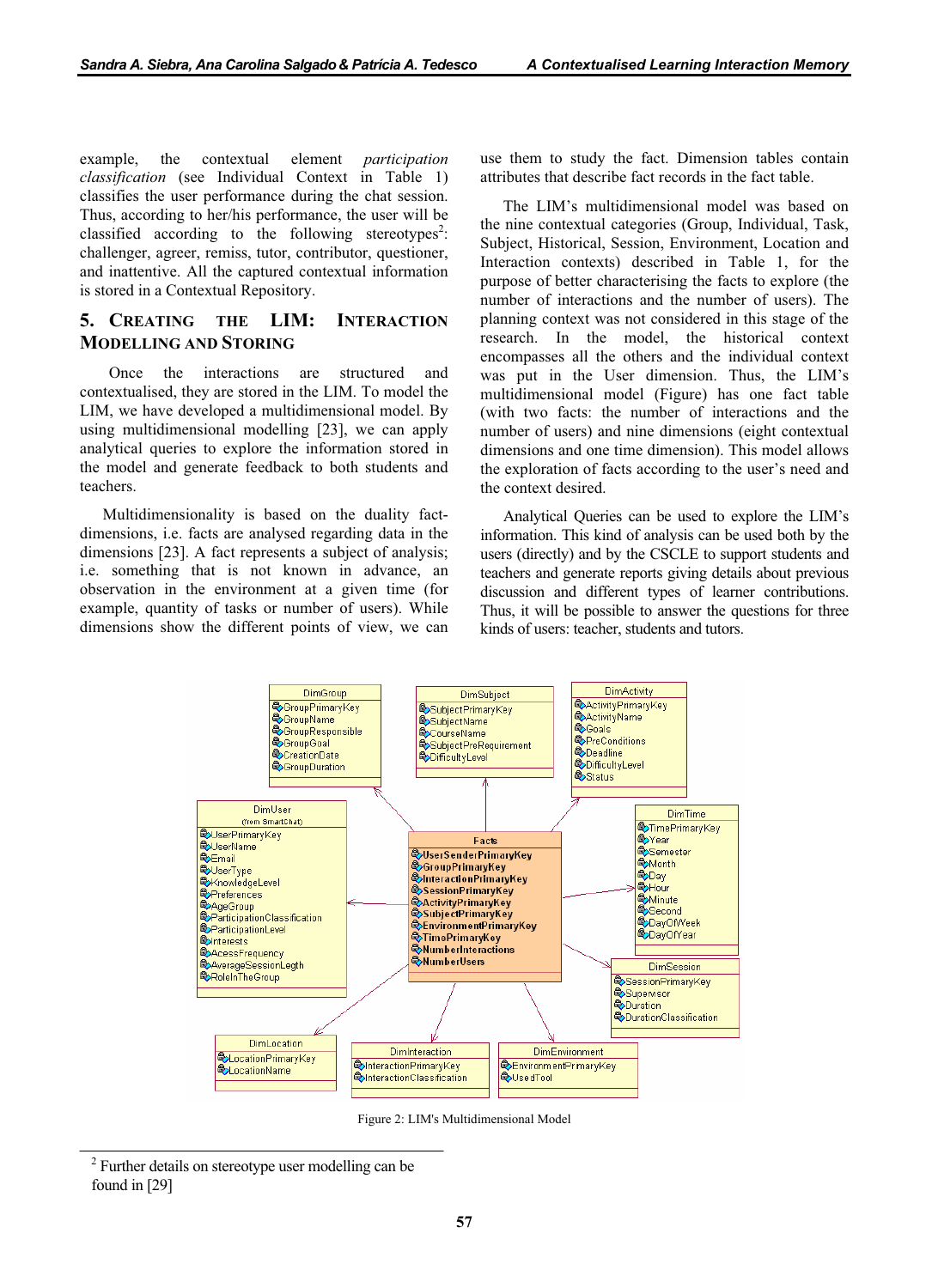Some examples of questions (obtained from discussions among Computer Science teachers and refined according to the feedback given in workshops, seminars and conferences where this work was presented) are presented below:

- 1) To teachers
	- a)What were the subjects more discussed by students (they have the most number of interactions) in a specific chat session?
	- b)What are the subjects which the students have more doubts in?
	- c)Have the students discussed more when the activity has a high difficulty level?
	- d)What were the activities with status X in the period Y?
	- e)How many students with low knowledge level have participated in the execution of activity X?
	- f) Mixes of the questions above.
- 2) To students
	- a)How my participation is related to the others students' participation (number of interactions and participation level)?
	- b)What are the subjects which I have more doubts in?
	- c)Who are the students that have similar difficulties than my own difficulties (in other words, students have the most of interactions using the interaction classification QUESTION in subject X)?
	- d)Which were the subjects that I have discussed more?
- 3) To Tutors
	- a)Who are the students that have difficulty in a subject that I know very well?

The answers of these questions will be obtained by analysing data in the Facts Tables (Figure) with regard to data in the dimensions. For example, in question a) to teachers, we can calculate the maximum number of interactions (attribute of the table of Facts) according to the Subject dimension and with the Time dimension restricted to a specific date.

One example of using these questions is the following: suppose that one teacher have gotten the answer of the question "What are the subjects which the students have more doubts in?". According to the answer, the teacher can decide to make a review class about these subjects available in the CSCLE. In another example, suppose that when students have the answers about her/his performance (e.g. question 2a and 2b afore

mentioned for the students), s/he can decide looking for the teacher or study more or ask for help to her/his friends,

By answering these questions and generating reports about them, we intend to support students and teachers in their activities and in the reflection process. This kind of feedback generation is a very important resource in CSCLE [25][44] and it is not yet provided by most CSCLE.

#### **6. LIM'S IMPLEMENTATION**

 To put the process of construction of the LIM into practice, we have implemented a prototype of a Context-Based Environment for Interaction Analysis called SmartChat+. To simplify matters, at this point we have limited our analysis to synchronous interactions that occur in a chat environment. This is due to the fact that such interactions are a basic component of communication in any CSCLE. The chat environment used in the prototype construction was an Intelligent Chat for Discussion called SmartChat [37].

Figure 2 shows the prototype architecture, which has two components: the chat engine called SmartChat and the Context-Based Analytical Environment. This Analytical Environment consists of:

- An *Agent Society* composed by the *Monitor and Modeller* Agents and three repositories called *Contextual Repository, Domain Knowledge Base* and *Interaction Log*. The *Agent Society* is responsible for structuring and contextualising the interactions as well as for recording them in the *Interaction Log*. A discussion session starts when the chat room is opened and the students log in. It finishes when all students log out. Moreover, the *Agent Society* is also responsible for acquiring all the Contextual Information (according to the Conceptual Framework for Interaction Analysis Context in the Table 1) and storing them in the *Contextual Repository*, as well as for generating *On-Line Feedback* to the environment's users. The *On-Line Feedback* can be one of the three following actions (based on Feedback Rules stored in the *Domain Knowledge Base* and on the information in the individual context, stored in the Contextual Repository):
	- o Send support messages to users (e.g., "Well done! You've got excellent explanations!" or "You are so laconic, wouldn't you like to participate more?"), according to the stereotype s/he fits in;
	- o Suggest references related to the subject being discussed (e.g., "If you have doubts about this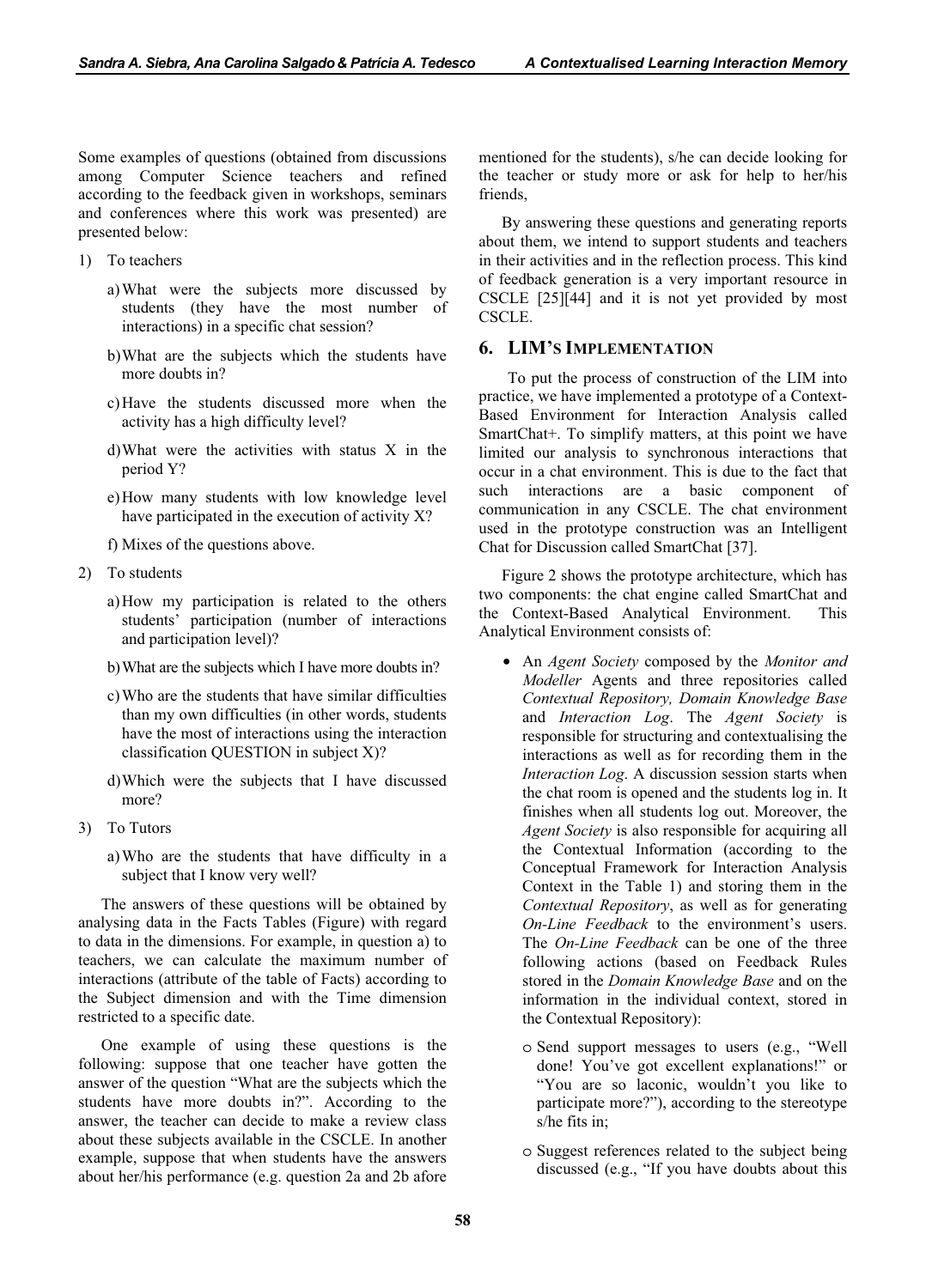subject, then you should consult the X book"); these references are stored in the Domain Ontology (that is part of the Domain Knowledge Base);

o Name another chat user that may collaborate with the user having difficulties (e.g., "Look, maybe Joe can help you with your doubts. Why don't you talk to him?"). In this last case, the agent looks for somebody with the "tutor" or "contributor" stereotype and that has a good knowledge level in the subject that the user is having difficulty.



**Context-Based Analytical Environment**

Figure 2: SmartChat+'s Architecture

- The LIM Generator that, at the end of the session, groups the interactions related to that session (extracted from the Interaction Log), takes the Contextual Information from the Contextual Repository, models these data in a multidimensional schema (according to the LIM's Multidimensional Model in the Figure 3) and stores them in the LIM.
- The LIM is a shared organised memory that corresponds to the discussion database. It is the result of a process of accumulating data generated by group members during discussions in the chat environment

and their respective context. Indeed, the historical context is in the LIM (see Table 1).

• The Report Generator is responsible for analysing the interactions (exploring the LIM) and issuing different reports for teachers and students during and at the end of the discussion session. Via this module, it is possible to generate statistical reports as well as more complete reports based on the information about previous discussions

More details about the SmartChat+ can be found in [36].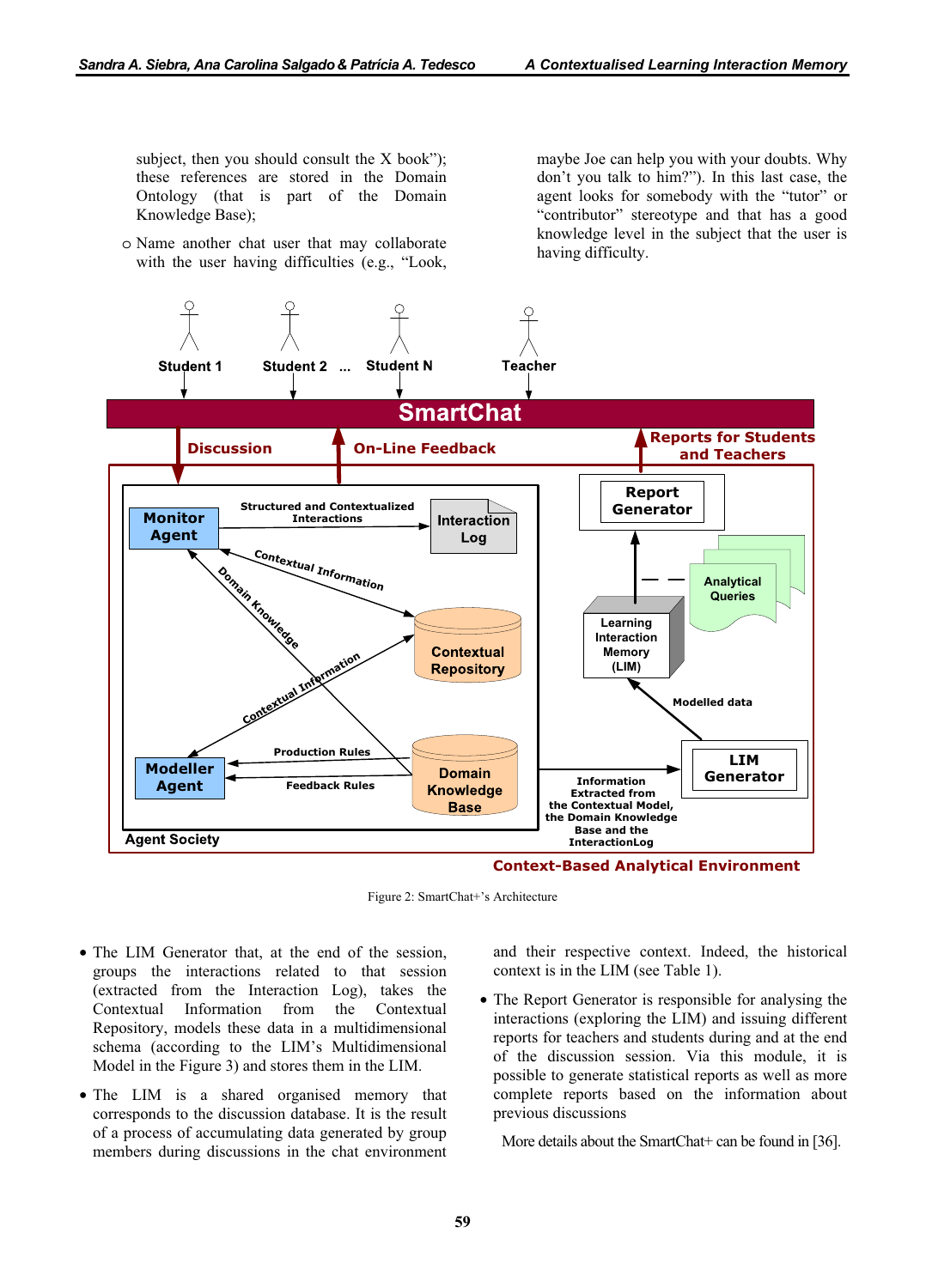#### **6.1 IMPLEMENTATION ISSUES**

SmartChat+ was developed in Java [12] and uses RMI (Remote Method Invocation) [12] in the communication between server and chat clients. The agents (Monitor and Modeller) were implemented as threads in Java. The Modeller Agent uses production rules (located in the Contextual Repository) and an inference engine called JEOPS [18] to assign stereotypes to users (e.g., remiss, tutor) and also to decide the better feedback to give to students.

The individual, group, location and environment contexts are stored in the Contextual Repository. It was implemented using both XML [28] and a relational database. Indeed, there is a flag, in a properties file, to indicate where the information will be stored (in the XML file, in the database or in both at same time).

At present, the employed Domain Ontology represents the domain of Object-Orientation [41] and was defined in XML [28] due to its seamless integration with Java and the easy representation of hierarchical data structures

The LIM was modelled in a multidimensional schema and was implemented using a data warehouse structure in the DBMS (Database Management System) Microsoft SQL Server 2005 [26].

The Report Generator module generates reports to teachers and students using OLAP (On-Line Analytical Process) queries [23] to explore the information stored in the LIM. To submit OLAP queries to the LIM, the Microsoft Analysis Sever Tool was used. The tool is integrated to the Microsoft SQL Server 2005 [26] under the name SQL Server Business Intelligence Development Studio.

## **7. EXPLORATORY STUDIES AND RESULTS**

 This section presents the initial exploratory studies carried out with the SmartChat and SmartChat+ and their obtained results.

## **7.1. METHODOLOGY**

Since SmartChat+ was developed in an incremental way (by gradually integrating new functionalities or modules to include a new stage of the Context-Based Process described in section 3), the exploratory studies were performed in different development stages of the SmartChat+. Therefore, we performed a series of eighteen exploratory studies divided into four groups, each one with different goals and happening at a different development stage of the prototype:

• In the first group, the prototype was only a chat engine (SmartChat) and the goal was to test its usability.

- In the second group, the Agent Society was integrated to SmartChat, forming the SmartChat+ (Figure 3). At that time, the Agent Society was carrying out just the first step (Interactions Structuring) of the Context-Based Process (c.f. Section 3). Thus, the goal was to test the use of the Argumentation Model abstractions and the quality of the generated Discussion Graph. Moreover the correctness of the Domain Ontology (at that time, it represented the domain "Intelligent Agents") was verified together with the quality and usefulness of an initial feedback generation.
- In the third group, the SmartChat+ counted with the chat engine, the Agent Society (with the Monitor Agent, the Modeller Agent, the Domain Knowledge Base, the Interaction Log and the Contextual Repository), the LIM Generator and the LIM (see figure 3). At that time, the SmartChat+ carried out the first (Interaction Structuring), second (Interaction Contextualizing) and third (Interaction Modelling and Storing) stages of the Context-Based Process for Interaction Analysis (c.f. section 3). Additionally, the on-line feedback was improved based on the information contained in the Interaction Log and in the Contextual Repository. In this version of the prototype the Domain Ontology was changed to formalise the concepts pertaining to "Object-Orientation". The goals of the exploratory studies in this group were to check whether the contextual information captured and used by the prototype was correct and whether the storage of the information at the LIM was being done properly. Moreover, another goal was to assess the quality of the improved on-line feedback and of the statistical reports provided by the environment.
- In the last group, the SmartChat+ was completed (all stages of the Context-Based Process for Interaction Analysis were implemented) and the goal was to verify the usefulness of the generated reports with users as well as their satisfaction with the prototype.

In each group, several test sessions were carried out. In each of them, users (students and teachers) were invited to use the prototype for a period of 60 to 90 minutes, to discuss about the subject of the current class. In order to achieve the goals discussed above, the following techniques were used: interviews, questionnaires, direct observation of the users, manual analysis of the interaction log (it entails opening the log file and analysing, message by message, all the information into it (e.g., check what the most discussed subject was), manual analysis of the contextual repository (it entails opening the Contextual Repository and checking the contextual information recorded in it, item by item) and observation of the server console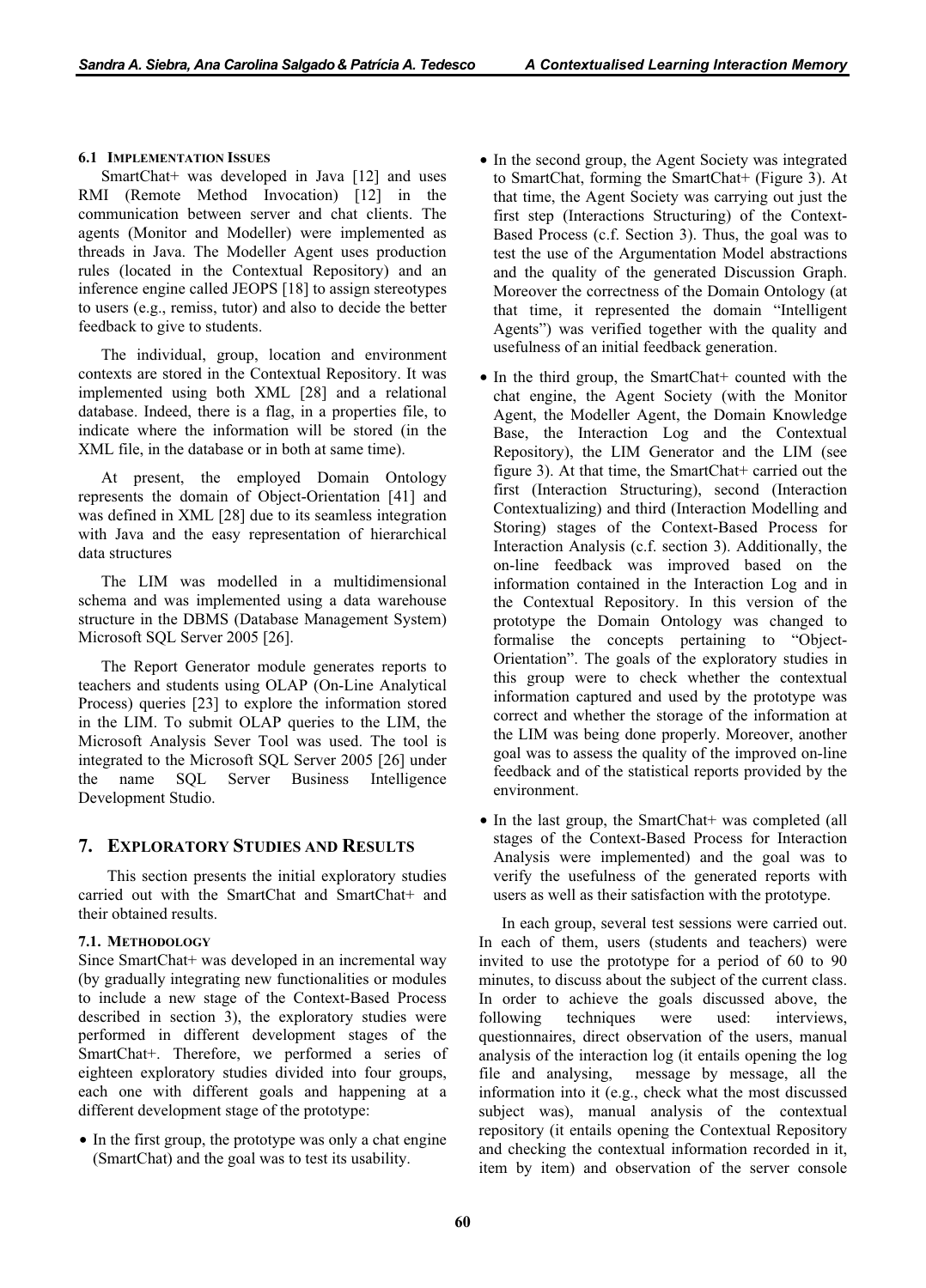(since the system presents messages in the server console about all the operations that were been executed by the system internal components (e.g., the agents), the observation of these messages could help to check the operations in course).

Even though we have performed four sets of exploratory studies, aiming at investigating various issues as mentioned before, in this paper, we will only discuss the exploratory studies and results related to the construction, contextualization and exploration of the LIM. Therefore, in this section only three groups of exploratory studies, comprising sixteen experiments will be described in the following subsections. All the details about the complete exploratory studies can be founded in [36].

## 7**.2. FIRST GROUP**

In the first group of exploratory studies, the prototype neither captured nor used any kind of context and the LIM had not been implemented. Yet the prototype was already giving some on-line feedback (mostly motivational messages depending on the user classification) and generating simple statistical reports (one to the student and one to the teacher) at the end of the discussion session. The student statistical report was individual and showed her/his own performance in the discussion (e.g., the most discussed subject by her/him, how many messages s/he had sent); and the teacher statistical report had information about the students and the global discussion (e.g., both the most difficult and most discussed subjects; indication of the more accomplished learners in each subject, so that they can be used as peer tutors for students having difficulties, and a list of apathetic students who needed to be motivated).

The goals of the experiment carried out at this point were to verify: (1) the level of acceptance of the initial on-line feedback and (2) the level of acceptance and the correctness of the statistical reports produced.

To perform the test, ten undergraduate and graduate students were invited to participate in four discussion sessions about Intelligent Agents using the environment, over a two-week period (two per week). In each session, the participants, all in the same laboratory, discussed about Intelligent Agents for 90 minutes. During the discussion two people have observed users as they worked and took notes about the activity that took place in order to measure what they did (Direct Observation). At the end of the discussion, the users were asked to fill in an evaluation questionnaire about the environment. Subsequently, the answers of the questionnaire were analysed by the two observers.

The participants have liked the initial statistical reports but they proposed that the report generated must be improved to offer more information and statistics about the chat. In relation to the on-line feedback produced, the users have suggested that it could indicate references to the subjects that participants have presented some difficulty in discussing.

## **7.3. SECOND GROUP**

In the second group of exploratory studies, the SmartChat+ was carrying out the interaction contextualisation and the LIM was being created (but it was not being explored). Additionally, the on-line feedback was improved based on the information contained in the Interaction Log and in the Contextual Repository (see Figure 3). The goals of the exploratory studies in this group were to check whether the contextual information captured and used by the prototype was correct and whether the storage of the information at the LIM was being done. Moreover, another goal was to assess the quality of the improved on-line feedback and statistical reports provided by the environment.

To perform the exploratory studies, between 20 and 28 students (graduated and under graduated students) were invited to participate in ten discussion sessions about Object-Orientation using the SmartChat+. Three teachers of the Object-Orientation course were also invited to participate in these discussion sessions. In this group of exploratory studies, we carried out ten discussion sessions, over a one month period. Eight sessions were performed without the presence of any teacher and two sessions with, at least, the presence of one teacher. All the participants were allocated in the same laboratory and all sessions lasted for about 90 minutes.

To verify the correctness of the contextual information captured, the information in the Contextual Repository and in the Interaction Log was manually analysed, observing item by item each piece of information recorded. To verify the information stored in the LIM, the multidimensional database was queried and the query results compared, manually, with the information in the environments' repositories (Contextual Repository, Interaction Log and Domain Knowledge Base). Finally, to verify the level of acceptance of the feedback and reports generated, at the end of the discussion, the users were asked to fill in an evaluation questionnaire about the environment. Subsequently, the answers of the questionnaire were analysed by two researchers and the results used to improve the prototype and the generated feedback, and to guide in the creation of the new reports.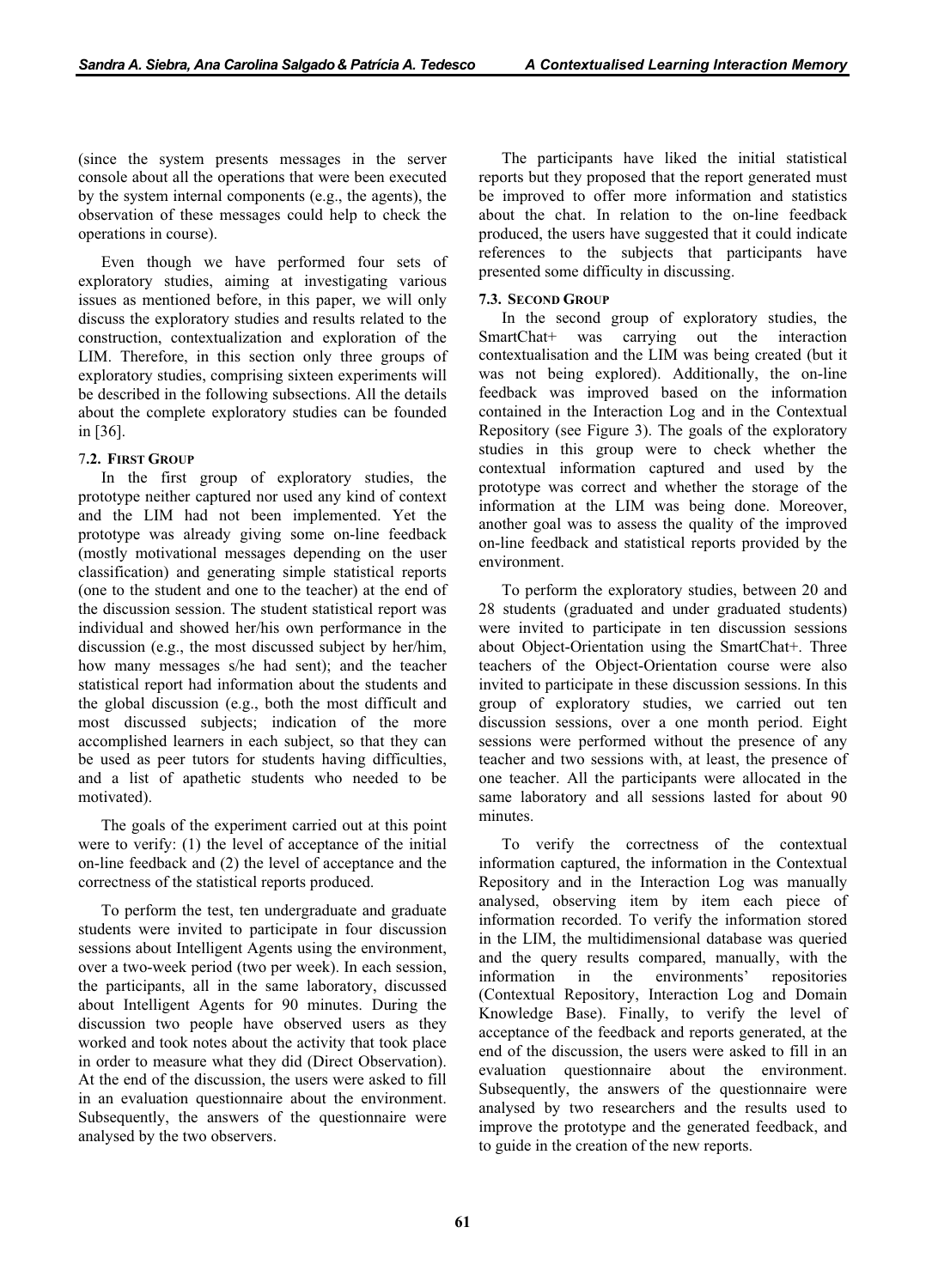Concerning the contextual information, the Interaction Log and the Contextual Repository were analysed and it could be checked that the contextual information was acquired correctly. Also, it was possible to confirm that the multidimensional model of the LIM was correctly filled in through the execution of queries in the multidimensional database in order to compare the results of the queries with the information stored in the repositories. All the comparison was done manually, checking line to line of the registers.

With respect to the on-line feedback, most of the users have liked it. They have said in the questionnaire that this resource had helped them to keep the focus in the discussion and to be aware about their level of participation in the discussion. Among the users that have not liked, the reason was that they have thought the feedback inconvenient. With respect to the statistical reports, the participants (students and teachers) have suggested that they should be improved to offer more information about the chat discussion in order to help the participants in their self-evaluation. They pointed out that reports including historical information and tips on how to improve one's participation in the collaborative dialogue would be useful. This would be possible with the exploration of the LIM.

#### **7.4. THIRD GROUP**

In the last group of exploratory studies, the exploration of the LIM was implemented in the SmartChat+ and the goal of the exploratory studies was to verify the acceptance of new generated reports and their correctness.

To perform these last exploratory studies, some participants of the previous group of experiments (about 20 students and two teachers) were invited to participate of two sessions of discussion. The subject discussed was the same (Object-Orientation) in both sessions. All participants were located in the same laboratory and each session lasted for about sixty minutes. At the end of the discussion session, both the teachers and the students were asked to fill in a feedback evaluation questionnaire with questions directed at assessing the quality of the generated reports.

 To verify the level of acceptance of the new format of reports the answers of the feedback evaluation

questionnaire were analysed by two observers. Out of the twenty students, twelve mentioned that the reports can help them in the self-evaluation process. They have commented that it was interesting to have the possibility of seeing their behaviour in the chat compared with other users (the most and least participative user). However five students have thought that the reports were not so good because they had expected more information about other users and about themselves. Unfortunately, they have not specified what information they would like to see. With respect to the quantity of reports, some of the students have considered it enough and the others have considered it insufficient, whishing that there were more reports. This is due to the fact that it was not possible to generate a large variety of reports in the context of this work. However, considering that all the interactions and their contextual information are stored in the LIM, new queries can be created at any time.

Teachers have indicated that they have liked the reports and have mentioned that the reports could be useful to keep up with the students' behaviour in the discussion sessions. The information in the reports could help them to choose the better way to guide the users and give some feedback to them. They have also mentioned that they do not know other chat that offers such kind of reports. Moreover, the teachers have suggested that new information should be included in the reports: information about a group or individuals (e.g., email, interests and knowledge level), students' location when interacting in the discussion session and historical evolution of the user classification. The teachers have also asked us to include the possibility of saving the reports in PDF format in the system.

#### **7.5. DISCUSSION**

All the exploratory studies (with their settings, goals and results) are summarized in Table 2. It is important to observe that the analytical queries have made easier to explore the contextualised historical information stored in the LIM to generate reports for students and teachers. Moreover, the contextual information acquired has helped to generate more complete reports and more qualitative feedback (e.g., indicating the classification of the user according to the participation level).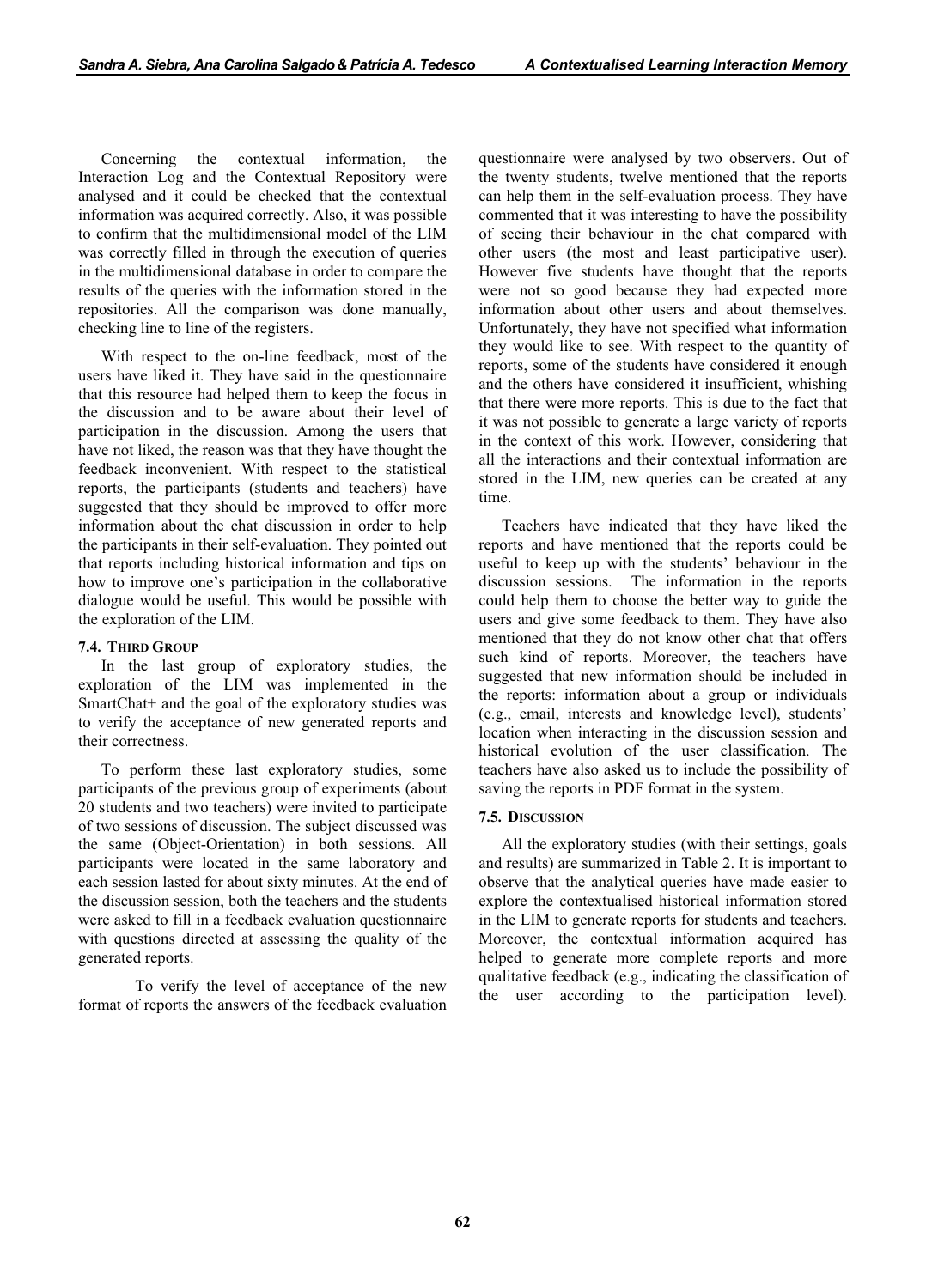| <b>Exploratory Studies</b>              |                                                        | Group 1                 | <b>Group 2</b>          | Group 3                  |
|-----------------------------------------|--------------------------------------------------------|-------------------------|-------------------------|--------------------------|
| <b>Number of Students</b>               |                                                        | 10                      | 20 to 28                | 20                       |
| <b>Number of Teachers</b>               |                                                        | 1                       | $0$ to $3$              | $\overline{2}$           |
| <b>Number of Discussion Sessions</b>    |                                                        | 4                       | 10                      | $\overline{2}$           |
| <b>Session Duration</b>                 |                                                        | 90 minutes              | 90 minutes              | 60 minutes               |
| Goals of the<br>Exploratory<br>studies  | <b>Capture of the</b><br><b>Contextual Information</b> |                         | X                       |                          |
|                                         | <b>LIM's Generation</b>                                |                         | $\mathbf X$             |                          |
|                                         | Acceptance of the On-                                  | $\mathbf{X}$            | $\mathbf{X}$            | $\mathbf{X}$             |
|                                         | <b>Line Feedback</b>                                   |                         |                         |                          |
|                                         | Acceptance and                                         | $\mathbf X$             | $\mathbf X$             | X                        |
|                                         | <b>Correctness of the</b>                              |                         |                         |                          |
|                                         | <b>Generated Reports</b>                               |                         |                         |                          |
| Adopted Evaluation<br><b>Techniques</b> | <b>Ouestionnaire</b>                                   | $\mathbf{X}$            | $\mathbf{X}$            | X                        |
|                                         | <b>Direct Observation</b>                              | X                       |                         |                          |
|                                         | <b>Manual Analysis of the</b>                          | $\overline{\mathrm{X}}$ | $\overline{\mathbf{X}}$ |                          |
|                                         | <b>Interaction Log</b>                                 |                         |                         |                          |
|                                         | <b>Manual Analysis of the</b>                          |                         | $\mathbf X$             |                          |
|                                         | <b>Contextual Repository</b>                           |                         |                         |                          |
|                                         | Queries to the LIM                                     |                         | $\mathbf X$             |                          |
|                                         | <b>Observation of the</b>                              | $\mathbf X$             | $\overline{\mathrm{X}}$ |                          |
|                                         | <b>Server Console</b>                                  |                         |                         |                          |
|                                         | <b>Contextual Information</b>                          |                         | Information captured    |                          |
|                                         |                                                        |                         | and stored correctly    |                          |
|                                         | <b>Information stored in</b>                           |                         | Information modelled    |                          |
|                                         | the LIM                                                |                         | and stored correctly    |                          |
| Results                                 | Acceptance of the On-                                  | Several suggestions     | Good acceptance and     | Good acceptance and some |
|                                         | <b>Line Feedback</b>                                   | and critiques           | few critiques           | suggestions              |
|                                         | <b>Acceptance of the</b>                               | Poor reports            | Good Acceptance and     | Good Acceptance          |
|                                         | <b>Reports</b>                                         |                         | suggestions of new      |                          |
|                                         |                                                        |                         | reports                 |                          |

Table 2: A Summary of the Exploratory Studies

The obtained comments from users (through interview and questionnaire) have indicated the usefulness of the generated reports (which contain the answers to the questions listed in section 5) and feedback. Indeed, most of the students have accessed the reports and they have written in the questionnaire that they liked both to have a way to get information about their behaviour in the discussion as well as to have some way to compare their behaviour with others. Similarly, teachers have considered it really useful to have more information about their students and to have the possibility of accessing summarised reports about the student's behaviour in the discussion sessions. They have indicated in the questionnaires that these reports could help them in assessing and observing the students interaction and individual progress.

#### **8. CONCLUSIONS AND FUTURE WORK**

Although several works consider reflection as one of the most useful skills during the learning process [20][21][46], most recent CSCLE still lack ways of supporting learners' and teachers' needs and the

reflection process. Our work aims to attenuate these gaps by proposing a contextualized process for Interaction Analysis that intends to support both students and teachers via the exploration of the LIM.

In this paper, we have presented the stages of our process for Interaction Analysis that focus on the creation of a LIM where contextualised interactions are modelled and stored. This LIM is a multidimensional repository built with the purpose of facilitating the execution of analytical analysis, in order to generate support for students and teachers and many kinds of feedback reports. Also, the information generated through the analysis of the data in the LIM could be used to improve and support awareness [15][42] in CSCLE. Awareness can be used to facilitate effective group communication and coordination.

One major advantage of our approach is that it considers the context where the interactions occur, creating the LIM with contextualized historical information about discussion sessions, in order to generate feedback for both students and teachers. This is an advantage because, in many cases, only the context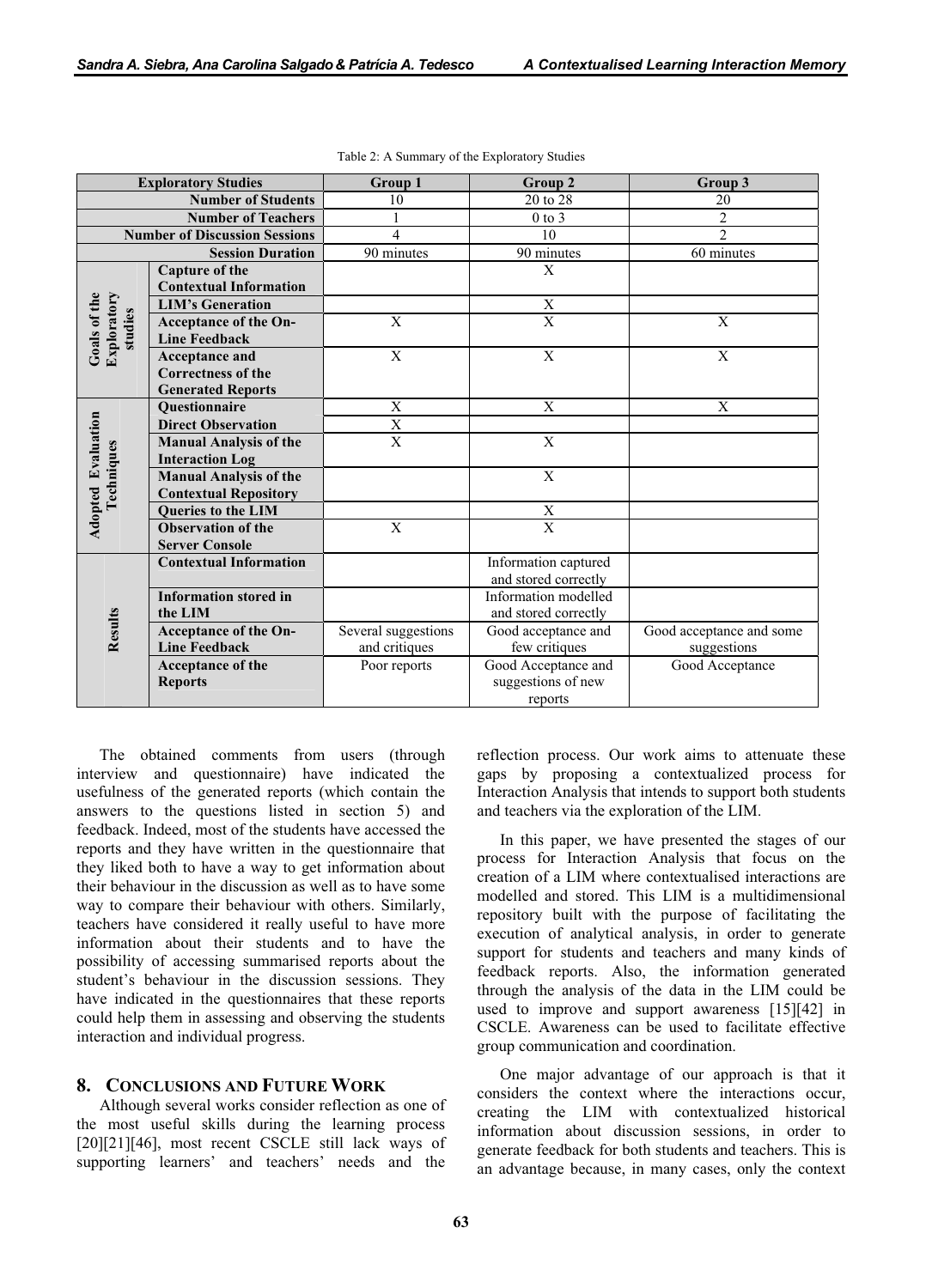can provide the full understanding of many interactions, actions or events and the correct cues to allow the correct analysis of the interactions, in order to better support user reflection and to provide adequate feedback.

The implementation and experimentation of an intelligent environment for collaborative discussions called SmartChat+ was also described. This implementation has allowed us to evaluate the construction and exploration of the LIM. Moreover, the results of the experimentation were discussed, indicating the feasibility of the proposed process and its potential to support effective learning.

During the development of this work, some limitations were found. First, although the Context-Based Process for Interaction Analysis had been defined to CSCLE, a CSCLE was not used in the prototype implementation, in order to simplify matters. Instead, we have used a tool for synchronous communication among users in the SmartChat+ construction. The prototype did not consider the planning context (because this context should be captured in the Pedagogical Model Knowledge Base of the CSCLE which has information such as learning strategies and course planning). The number of generated reports is still small. However, since the model of the LIM was defined and the module to load it is fully functional, new reports and queries can be constructed in the future.

Our future research will concentrate on better exploring the analytical queries and the information stored in the LIM. For example, constructing more report templates using analytical queries. We will also perform more exploratory studies with users in order to verify the usefulness of the generated reports for students and teachers. We will also work on defining a communication interface to integrate the SmartChat+ to other environments (e.g. CSCLE). Additionally, we intend to use a mechanism of inference to discover knowledge from the data in the LIM, in order to try to answer the question "Why?" described in [3].

#### **REFERENCES**

- [1] R. Araujo, P. Brézillon. Reinforcing Shared Context to Improve Collaborative Work. Revue d'Intelligence Artificielle. *Special Issue on Applying Context Management*. S. Schultz, T. Roth-Berghofer & P. Brézillon (Eds.), 19(3): 537- 556, 2005
- [2] M. Bazire, P. Brézillon, Ch. Tijus. Eléments Intervenants dans le Contexte d'une Activité Finalisée. Ed. J.M.C. Bastien. In *Actes des Deuxièmes Journées d'Etude en Psychologie*

*Ergonomique – EPIQUE'2003*, INRIA, pages 281-286, 2003.

- [3] M. Bazire, P. Brézillon. Understanding Context before to Use It. In *Proceedings of Modelling and Using Context (CONTEXT-05),* A. Dey, B.Kokinov, D.Leake, R.Turner (Eds.), Springer Verlag, LNAI 3554, pages 29-40, 2005.
- [4] M. R. S. Borges, J. A. Pino. Requirements for Shared Memory in CSCW applications. In *Proceedings of 10th Annual Workshop On Information Technologies and Systems (WITS'2000)*, Brisbane, Australia, pages 211-216, 2000.
- [5] P. Brézillon. Context in Problem Solving: A survey. *The Knowledge Engineering Review*, 14(1): 1-34, 1999.
- [6] P. Brézillon. Making Context Explicit in Communicating Objects. Eds: C. Kintzig, G. Poulain, G. Privat, P.-N. Favennec, *Communicating Objects,* Hermes Science Editions, Lavoisier, 2002.
- [7] A. Collins, J. S. Brown. The Computer as a Tool for Learning through Reflection. Eds. H. Mandl and A. Lesgold. *Learning Issues for Intelligent Tutoring Systems,* Springer-Verlag, New York, pages 1-18, 1988.
- [8] E. J. Conklin. *Designing Organizational Memory: Preserving Intellectual Assets in a Knowledge Economy*. http://www.touchstone.com/tr/wp/DOM.html. June, 2007
- [9] M. Constantino-González, D. Suthers. Coaching Collaboration by Comparing Solutions and Tracking Participation. Eds. P. Dillenbourg, A. Eurelings & K. Hakkarainen. In *Proceedings EuroCSCL 2001*, Maastricht, The Netherlands, pages 173-180, 2001.
- [10] J. Coutaz, J. L. Crowley, S. Dobson, D. Garlan. Context is Key. *Communications of the ACM*, 48(3): 49-53, 2005.
- [11] T. Daradoumis, A. Martínez-Monés, F. Xhafa. A Layered Framework for Evaluating On-line Collaborative Learning Interactions. *International Journal of Human-Computer Studies*, 64(6): 622- 635, 2006
- [12] H. M. Deitel. Java Como Programar. Prentice-Hall do Brasil, 6ª edição, 2006 (in Portuguese).
- [13] A. K. Dey, D. Salber, G. D. Abowd. A Conceptual Framework and a Toolkit for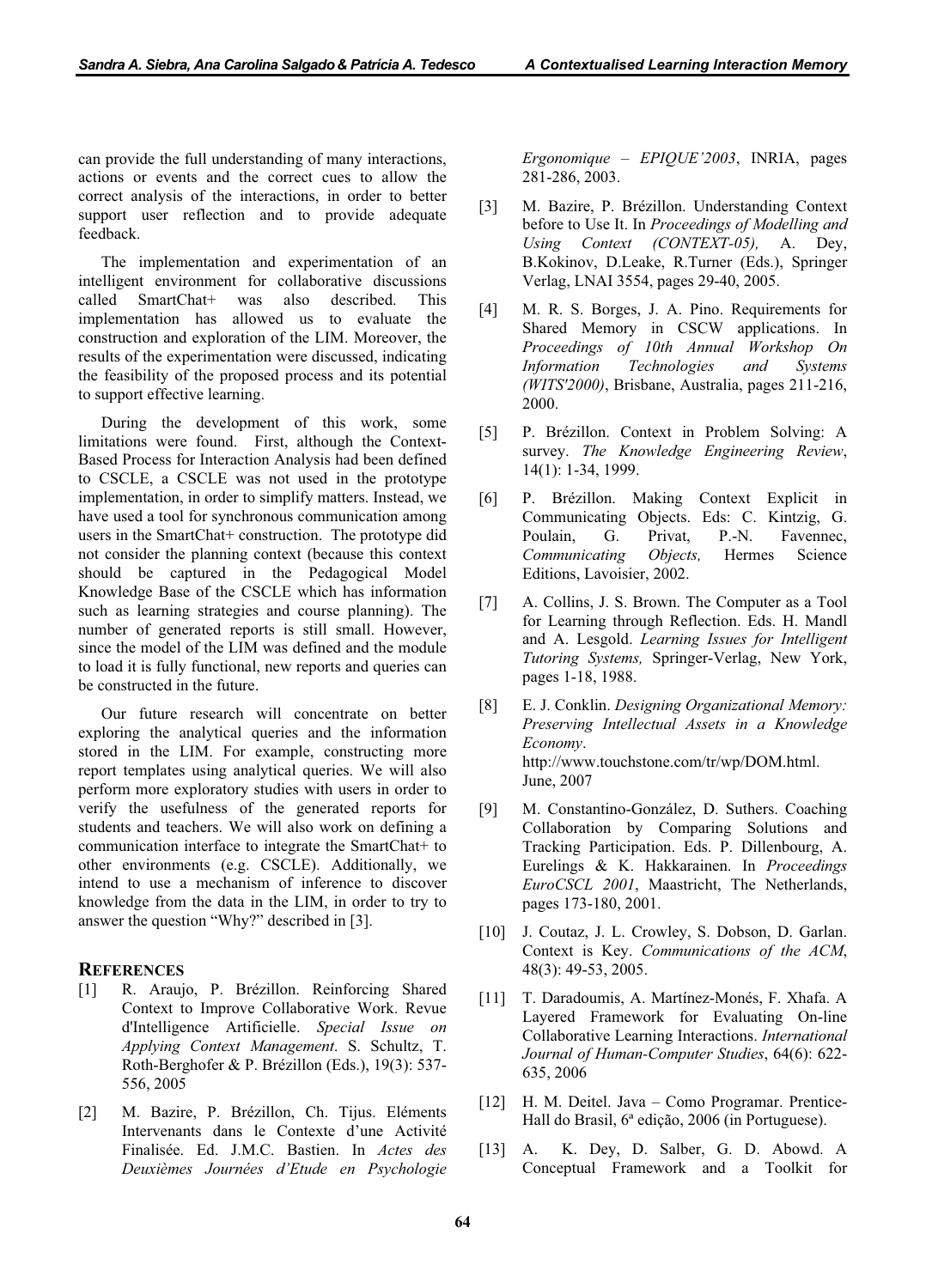Supporting the Rapid Prototyping of Context-Aware Applications. *Context-Aware Computing, Human-Computer Interaction (HCI) Journal*, 16: 97-166, 2001

- [14] P. Dillenbourg. What do You Mean by Collaborative Learning?. Ed. P. Dillenbourg. *Collaborative-learning: Cognitive and Computational Approaches*, Oxford: Elsevier, pages 1-19, 1999.
- [15] P. Dourish, V. Bellotti. Awareness and Coordination in Shared Workspaces. J. Turner and R. Kraut (Eds.) *Proceedings of the conference of the Computer Supported Cooperative Work (CSCW'92).* ACM Press, Toronto, Ontario, pages 107-114, 1992.
- [16] P. Dourish. What We Talk About When We Talk About Context. *Personal and Ubiquitous Computing*, 8(1): 19-30, 2004.
- [17] M. E. Eleuterio. Mediating Collective Discussions Using an Intelligent Argumentation-Based Framework. In *Proceedings of World Conference on Educational Multimedia, Hypermedia and Telecommunications 2002,* Chesapeake, VA: AACE, pages 472-477, 2002.
- [18] C. Figueira Filho, G. Ramalho. JEOPS Java Embedded Object Production System. Eds Monard, M. C; Sichman, J. S. In *Proceedings. Lecture Notes in Computer Science*, 1952: 53-62, Springer-Verlag, 2000.
- [19] H. Fuks, M. L. Cunha, M. A. Gerosa, C. J. P. Lucena. Using the AulaNet Learning Environment to Implement Collaborative Learning via Internet. *Innovations 2003 – World Innovations in Engineering Education and Research*. INEER, USA, pages 225-235, 2003
- [20] B. Goodman, A. Soller, F. Linton, R. Gaimari. Encouraging Student Reflection and Articulation using a Learning Companion. *International Journal of Artificial Intelligence in Education*, 9(4): 237-255, 1998.
- [21] J. Grundy, W. Mugridge, J. Hosking, R. Amor. Support for Collaborative, Integrated Software Development. Ed. Verrall. In *Proceedings of Software Engineering Environments*, IEEE CS Press, Noordwijkerhout, Netherlands, pages 84- 94, 1995.
- [22] M. Kantor, B. Zimmermann, D. Redmiles. From Group Memory to Project Awareness Through Use of the Knowledge Depot. In *Proceedings of the 1997 California Software Symposium*, UCI

Irvine Research Unit in Software, Irvine, CA, pages 19-26, 1997.

- [23] R. Kimball, L. Reeves, M. Ross, W. Thomthwaite, The Datawarehouse Lifecycle Toolkit: Tools and Techniques for Designing, Developing and Deploying Data Warehouses. Jonh Wiley & Sons, New York, 1998
- [24] W. Kunz, H. Rittel. Issues as Elements of Information Systems. *Working Paper No. 131,*  Institute of Urban and regional Development, University of California, Berkeley, 1970.
- [25] J. Lonchamp. Supporting Synchronous Collaborative Learning: A Generic, Multi-Dimensional Model. *Computer-Supported Collaborative Learning.* 1(2):247–276, 2006
- [26] Microsoft SQL Server Analysis Server. http://www.microsoft.com/sql/default.mspx November, 2006.
- [27] M. K. Pinheiro, J. V. Lima, M. R. S. Borges. A Framework for Awareness Support in Groupware Systems. *Computers in Industry*, Netherlands, 52(1): 47-57, 2003.
- [28] E. T. Ray. Learning XML. O'Reilly and Associates, 2001.
- [29] E. Rich. Stereotypes and User Modeling. Eds. A. Kobsa & W. Wahlster, *User Models in Dialog Systems*, Springer-Verlag, Berlin, Heidelberg, pages 35–51,1989.
- [30] M. Rittenbruch. ATMOSPHERE: A Framework for Contextual Awareness. *International Journal of Human-Computer Interaction*, 14(2): 159-180, 2002.
- [31] J. Robertson, J. Good, H. Pain. BetterBlether: The Design and Evaluation of a Discussion Tool for Education. *International Journal of Artificial Intelligence in Education*, (9): 219-236, 1998.
- [32] M. G. P. Rosa, M. R. S. Borges, F. M. Santoro. A Conceptual Framework for Analyzing the Use of Context in Groupware. In *Proceedings of International Workshop on Groupware*, Autrans, France, Lecture Notes in Computer Science, Berlin, Germany, 2806: 300-313, 2003.
- [33] F. M. Santoro, P. Brézillon. The Role of the Shared Context in Group Storytelling. *Computers and Informatics, Special Issue on "Groupware, Context and Design"*. M.R.S. Borges, H. Fuks, S. Lukosh and J.A. Pino (Eds.) 25(6): 1001-1026, 2006.